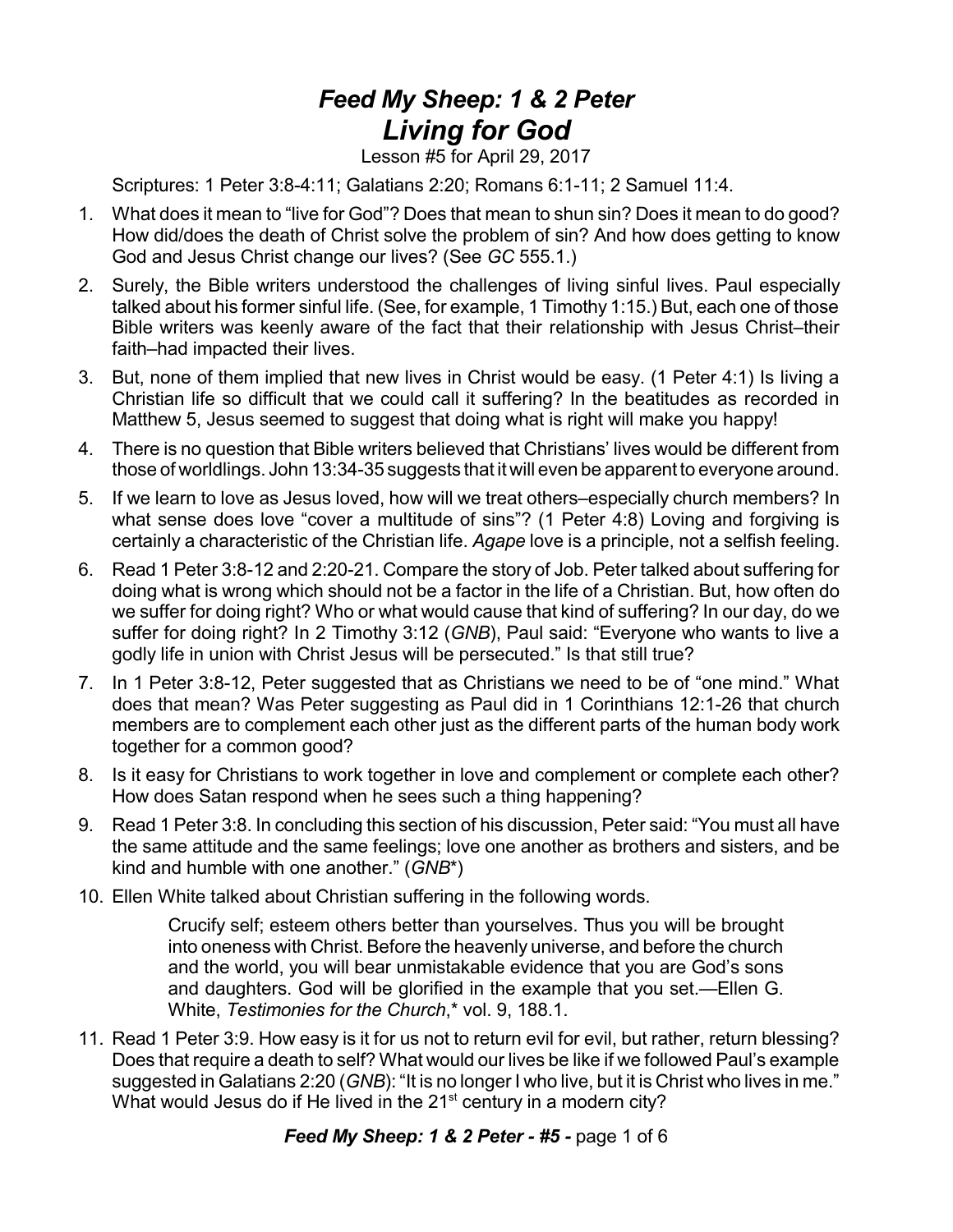- 12. Christians almost universally rejoice over the fact that God is forgiveness personified. Imagine Jesus forgiving the people who were nailing Him to the cross. (Luke 23:34) Is it hard for us to accept the fact that we are "accepted before God just as if you had not sinned."—Ellen G. White, *Steps to Christ*\* 62.2?
- 13. The amazing thing which is harder for us to understand, accept, and live is that God not only pronounces us forgiven but also gives us the power to overcome sin.
- 14. Read 1 Peter 3:18,21; 4:1-2; and Romans 6:1-11; 8:3. Is there a relationship between suffering and victory over sin? Is that suffering caused by being willing to give up our favorite sins? Or, is that suffering caused by some external force? If we are really joined to Christ and begin living His life, will Satan be happy?
- 15. Read 1 Peter 3:18. There is a small Greek word in that in verse which has enormous implications. The word is *hapax*, suggesting that the suffering and death of Jesus was a comprehensive and permanent answer to sin. Do we understand the implications of that?
- 16. Read 1 Peter 4:1-2, and ask yourself how that results from what he said in 1 Peter 3:18-22. When we are baptized and make a decision to live a godly life in Christ Jesus, does that make it possible for us to live "controlled by God's will and not by human desires"?
- 17. Through baptism we are supposed to experience a closeness to Jesus in His life, death, and resurrection that inspires us to live a new life. However, that surrender of self must be renewed every day. Paul put it this way: We must crucify "the flesh with its passions and desires." (Galatians 5:24, *NKJV*) We must not keep going back to our old ways!
- 18. Read Romans 6:1-11. In these verses Paul talked about what is supposed to be the meaning of baptism. When we have been baptized, are we really dead to sin? Paul suggested that we need to put to death the old man of sin while encouraging and feeding the new man of faith. How do we do that on a daily basis?
- 19. Do you frequently feel like you are "suffering in the flesh" in order to fight against sin? What does it mean to crucify self? Does that involve eating only what is healthy? Unselfishly going the extra mile in helping others at work and in our homes instead of expecting them to help us? Might we be mocked, even by family or friends, for abandoning the evil practices that we used to do? How much time do we spend reaching out to others with the gospel? Or, reading and studying our Bibles and praying? Do movies, television,Facebook,Twitter, even politics, etc. take up much more of our time than Bible study or witnessing?
- 20. Those who have become Christians in their adult lives and remember how they lived before they were Christians may have a better idea of the transformation that took place. Do those who have been raised in the church need to think carefully through why they have chosen to remain in the church? Should they–only in imagination–temporarily leave the church?
- 21. After talking about the changes that take place in connection with baptism, Peter went on in 1 Peter 4:3-6 to say that the former lives of those Christians had included "indecency, lust, drunkenness, orgies, drinking parties, and the disgusting worship of idols." (*GNB*) Do people in our day do any of those things? Would popular movies or other forms of modern entertainment fit into any of those categories? (Matthew 5:27-30)
- 22. It should be clear that drunken parties are not a part of the Christian way of life. But, do the people who live around us and work with us recognize that our lives are indeed different? Do we have to preach in order for people to realize that we are different?

The most difficult sermon to preach and the hardest to practice is self-denial. —Ellen G. White, *Review and Herald*,\* January 31, 1907, par. 5; *HP*\* 300.2;

## *Feed My Sheep: 1 & 2 Peter - #5 -* page 2 of 6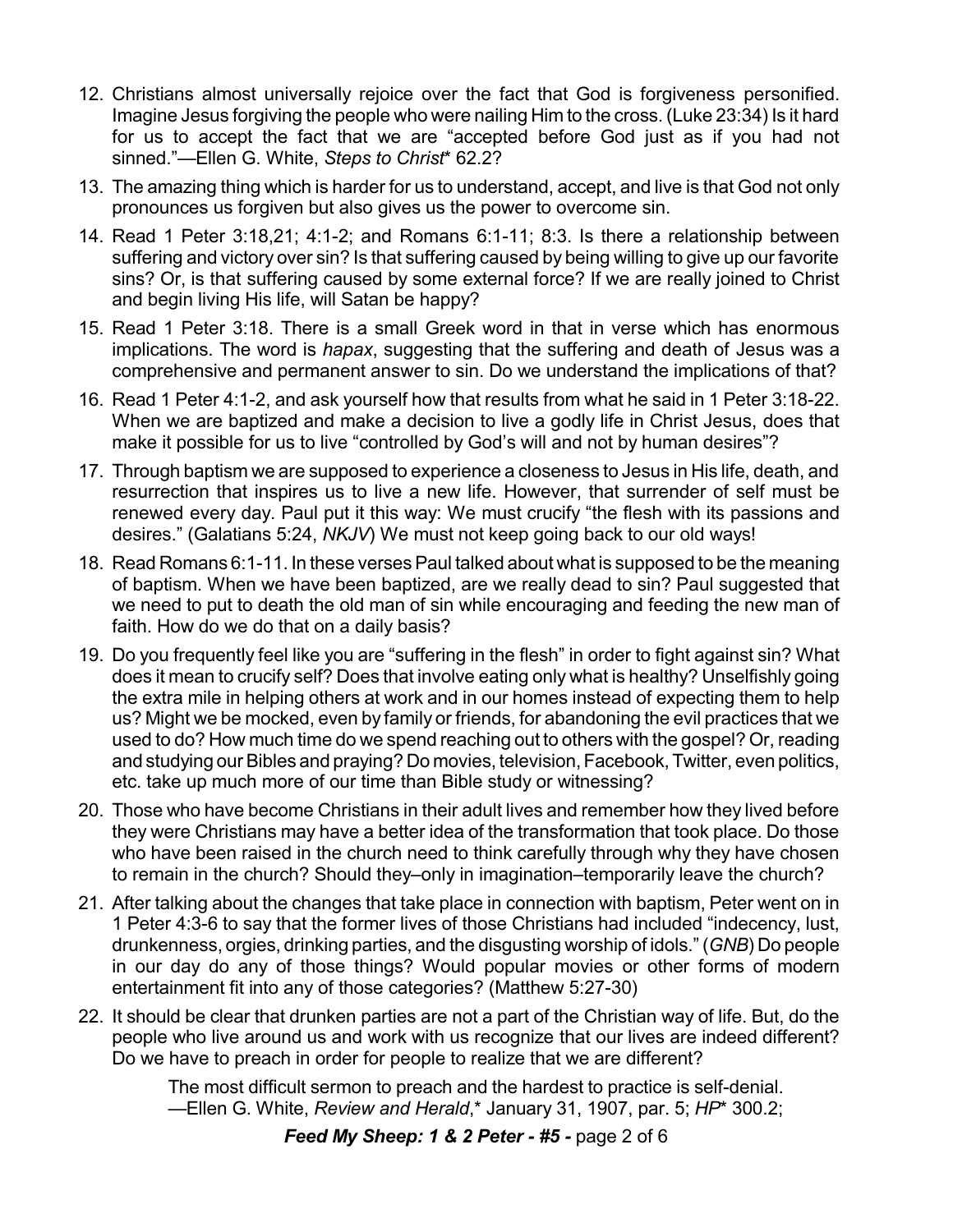*RC*\* 232.4.

Our words, our actions, our deportment, our dress, everything, should preach. Not only with our words should we speak to the people, but everything pertaining to our person should be a sermon to them, that right impressions may be made upon them, and that the truth spoken may be taken by them to their homes. Thus our faith will stand in a better light before the community.—Ellen G. White, *Testimonies for the Church*,\* vol. 2, 617.3.

Do we consider and realize that the greatest influence to recommend Christianity to our world is a well-ordered and well-disciplined Christian family? The world sees that they believe God's Word.—Ellen G. White, *Manuscript 13*,\* 1888.

**One well-ordered, well-disciplined family tells more in behalf of Christianity than all the sermons that can be preached.** Such a family gives evidence that the parents have been successful in following God's directions, and that their children will serve Him in the church. Their influence grows; for as they impart, they receive to impart again. The father and mother find helpers in their children, who give to others the instruction received in the home. The neighborhood in which they live is helped, for in it they have become enriched for time and for eternity. The whole family is engaged in the service of the Master; and by their godly example, others are inspired to be faithful and true to God in dealing with His flock, His beautiful flock.—Ellen G. White, *Review and Herald*,\* June 6, 1899, par. 14; *AH*\* 32.1; *ML*\* 124.4;*YRP*\* 247.4. [Bold type is added.]

- 23. Peter went on to talk about the judgment which is coming. Other Bible writers discussed that as well. (See John 3:17-21; 5:28-29; 12:47-48; 2 Corinthians 5:10; Hebrews 9:27.)
- 24. Read 1 Peter 4:3. Two of the sins that Peter mentioned specifically have distinctive sexual connotations. *Aselgia* which means *sensuality*, and *epithumia* which means *lust* or *desire*. Considering how pervasive the world's idea of sexuality has become, it may be hard for us to remember that God created sex. The Bible is not against sex in the right context between a man and his wife. Sex can be a wonderful attraction and a great producer of closeness and intimacy. In fact, God has used the marriage relationship as a symbol of His relationship with His people. (See Jeremiah 3, Ezekiel 16, Hosea 1-3.)
- 25. Read 2 Samuel 11:4; 1 Corinthians 5:1; Genesis 19:5; and 1 Corinthians 10:8. Sexual sins have become the entertainment of our society. Are we committing sexual sins if we watch those types of entertainment? Sexual permissiveness and experimentation have led to crime, violence, and tragedy. A recent CNN report estimated that the total cost to society of a single rape is up to \$640,000.

The best available research tells us that crime victimization costs the United States \$450 billion annually (National Institute of Justice, 1996). Rape is the most costly of all crimes to its victims, with total estimated costs at \$127 billion a year (excluding the cost of child sexual abuse). In 2008, researchers estimated that each rape cost approximately \$151,423 (DeLisi, 2010). Sexual abuse has a negative impact on children's educational attainment(MacMillan, 2000), later job performance (Anda et al., 2004), and earnings (MacMillan, 2000). Sexual violence survivors experience reduced income in adulthood as a result of victimization in adolescence, with a lifetime income loss estimated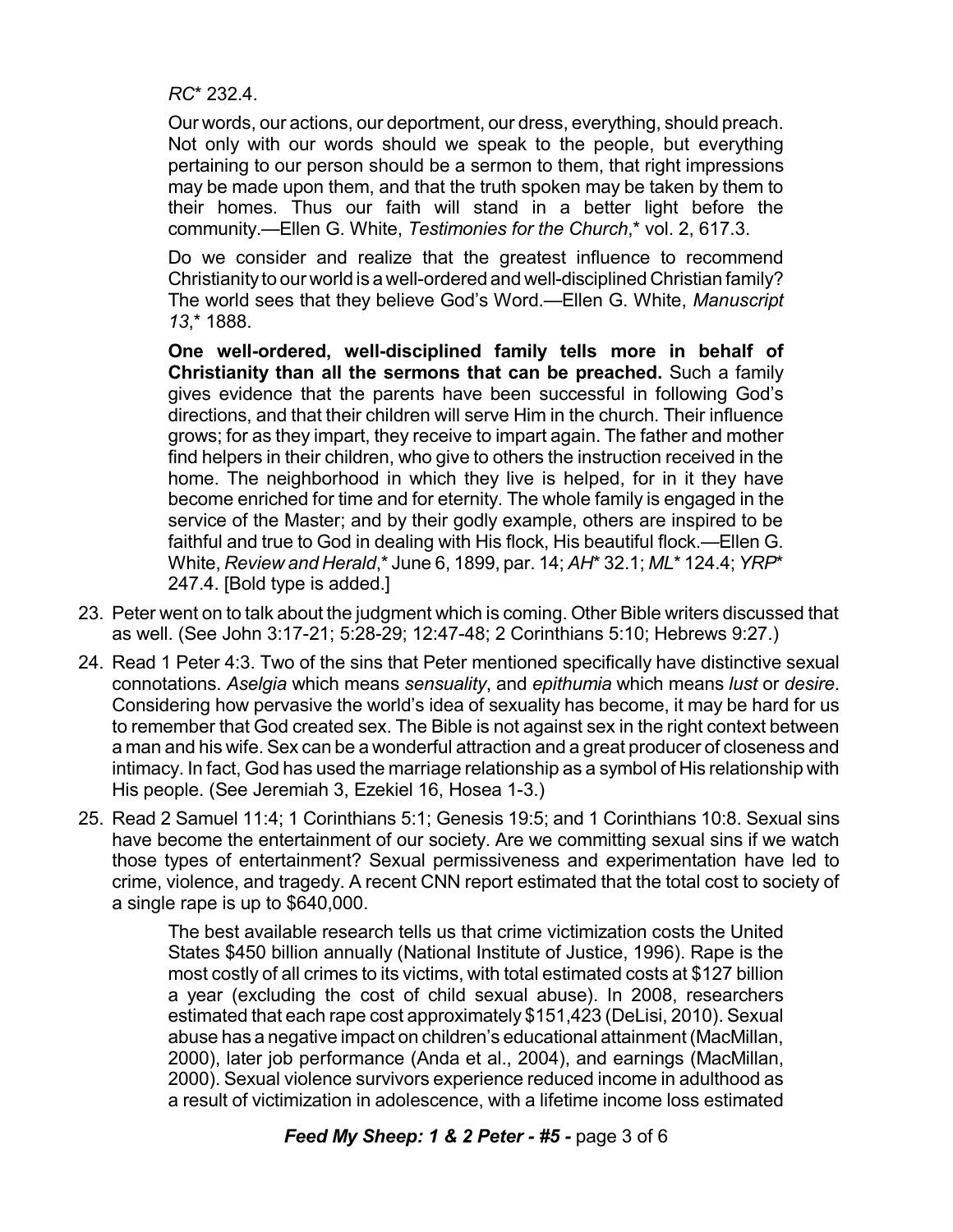at \$241,600 (MacMillan, 2000). Sexual abuse interferes with women's ability to work (Lyon, 2002). Fifty percent of sexual violence victims had to quit or were forced to leave their jobs in the year following their assaults due to the severity of their reactions (Ellis, Atkeson, & Calhoun, 1981). In 2008, violence and abuse constituted up to 37.5% of total health care costs, or up to \$750 billion (Dolezal, McCollum, & Callahan, 2009).—http://endsexualviolence.org/where-we-stand/costs-consequencesand-solutions. Accessed February 6, 2017.

- 26. Of course, those who understand the teachings of the Bible do not need anyone to tell them that.
- 27. Read 1 Peter 4:7-11. Peter then concluded that "the end of all things is near." So, how should we behave? We need to be self-controlled, alert, and prayerful. We need to love one another earnestly. We need to open our homes to each other without complaining. We need to use the special gifts we have received from God, using them for the good of others.
- 28. Read 1 Peter 4:8. What does it mean to say that "love covers a multitude of sins"? Compare Proverbs 10:12. If we have love for our fellow church members, is it easier to overlook and forgive their sins? Are we supposed to overlook and forgive every sin committed by a fellow believer? In light of the soon coming of Jesus Christ, Christians need to come together, fellowship, and practice loving one another. We need this kind of support as we face the time of trouble that is coming. If we reach out with love and care for others, it will reflect on us as well.

The love that suffers long and is kind will not magnify an indiscretion into an unpardonable offense, neither will it make capital of others' misdoings. The Scriptures plainly teach that the erring are to be treated with forbearance and consideration. If the right course is followed, the apparently obdurate heart may be won to Christ. The love of Jesus covers a multitude of sins. His grace never leads to the exposing of another's wrongs, unless it is a positive necessity.—Ellen G. White, *Counsels to Parents, Teachers, and Students*\* 267.2; compare *FE* 279.1.

- 29. The story of how Jesus dealt with that woman caught in the very act of adultery is familiar. (John 8:1-11) But, there are many more details in that story that we need to remember. The sins of those men who brought her and who undoubtedly set her up were probably much worse than her sins. Jesus could have written their sins into the marble walls of the temple; but, He did not. He wrote them in the dust of the ground; with a few puffs of wind or a few footsteps, they would be gone. We do not know exactly what He wrote; but, it is clear from their responses that there was enough detail so that they individually felt guilty. Does Jesus like to make us feel guilty? Only if that leads to a change in our behavior.
- 30. Peter talked specifically about those who were living drunken party lives. But, in our day, what about tobacco and street drugs? Aren't those just as bad? Is it just a matter of losing self-control?
- 31. Read 1 Peter 3:8-9 and 4:7-8 again. Consider what commands Peter laid out in these passages.
	- **1 Peter 3:8-9: To sum up, all of you be harmonious, sympathetic, brotherly, kindhearted, and humble in spirit.**—*New American Standard Bible: 1995 update*.\* (1995). (1 Peter 3:8). LaHabra, CA: The Lockman Foundation.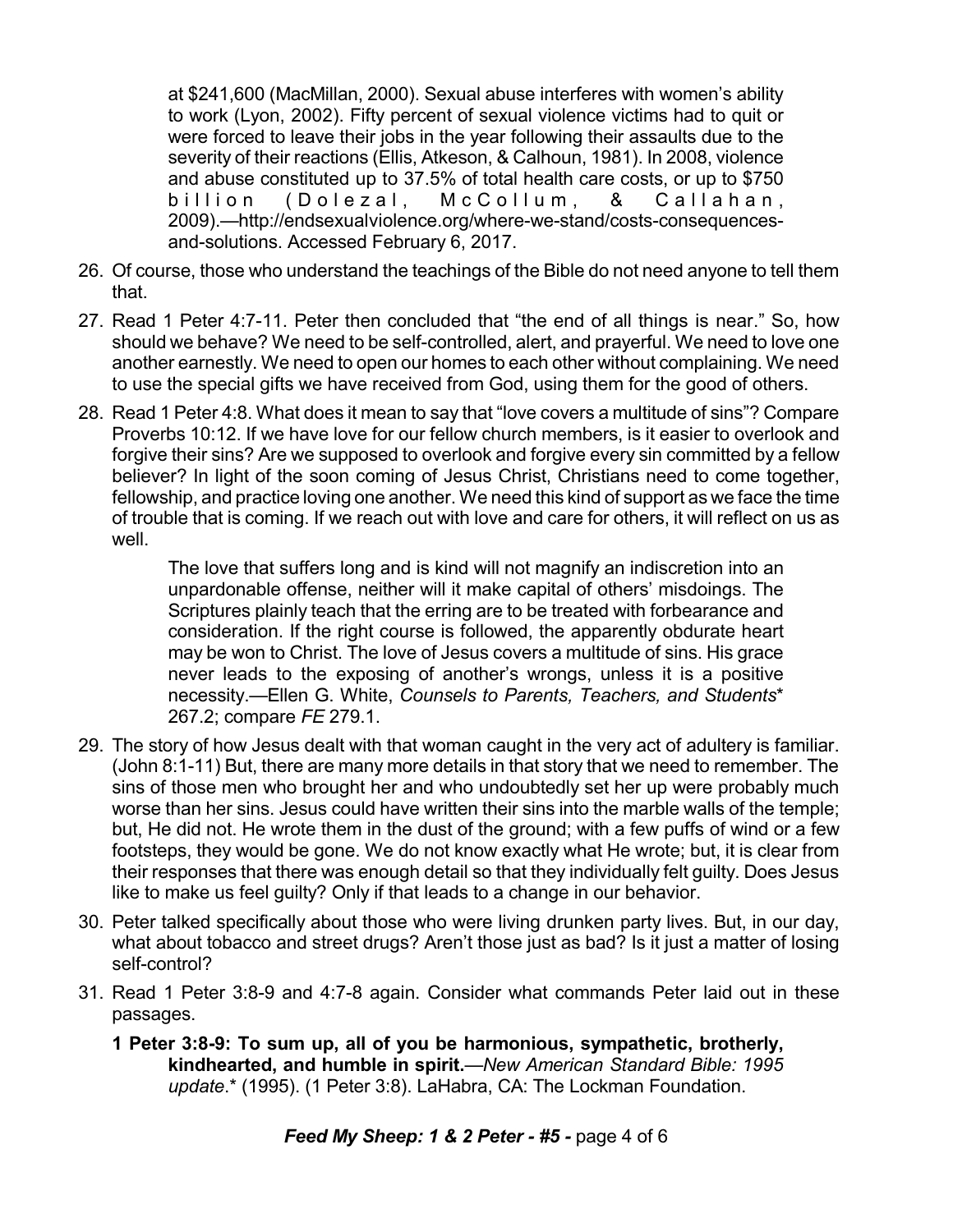- **1 Peter 4:7-8: 7 ...self-controlled and alert, to be able to pray, <sup>8</sup>Above everything, love one another earnestly, because love covers over many sins.**—American Bible Society. (1992). *The Holy Bible: The Good News Translation*\* (2nd ed., 1 Peter 4:7). New York: American Bible Society. [Bold type is added.]
- 32. Are we, as Christians awaiting the near coming of Jesus Christ, willing to be humble and kindhearted?Are we practicing daily sympathy, love, and compassion for others?*Agape* love is something other-worldly! It is not natural for human beings. So, how can we promote that in our own lives?
- 33. First Peter 4:1-2 suggests that suffering physically prevents us from being involved with sin. How does that actually work?
- 34. We can think of the example of Jesus. He never sinned; and yet, He suffered a great deal. In what sense did Jesus become perfect through suffering? We must never suggest that Jesus was not fully God and fully perfect before He came to this earth. But, He had set before Himself a specific course to follow while on this earth. He proved Himself perfect by finishing that course and actually living the way He had planned to live, refusing to be detoured by the temptations of Satan.

Had Christ come to this world and spent His allotted time in peace and contentment, guarded byheavenlyangels and protected from the hazards and temptations common to man, He would not have been perfected for His office. He would have had no opportunity to demonstrate what He would do under pressure. Had He not been tempted in all points, men would have wondered what He would do if He were really hungry, tired out, sick; what He would do if men should revile Him, curse Him, spit upon Him, scourge Him, and at last hang Him on a cross. Would He still retain His composure and pray for His enemies? If those whom He trusted should forsake Him, deny Him, betray Him, and desert Him in His supreme hour, would He, undiscouraged, commit Himself to God? If, as a climax, God Himself should appear to forsake Him and the horror of darkness envelop Him and nearly crush Him, would He still drink the cup or would He draw back? Such questions men would ask if He had been shielded from temptations and suffering.—Nichol, F. D. (Ed.). (1980). *The Seventh-day Adventist Bible Commentary*,\* vol. 7, 405. Review and Herald Publishing Association.

35. Read Hebrews 5:8-9. The *SDA Bible Commentary*\* on this verse says:

By becoming man and by facing the temptations of life as a man, Christ gained this knowledge. He thus met one of the essential qualifications for the high priesthood, namely that the appointee belong to the human family (see on Heb. 5:1-3).—*Ibid*.\* 430.

- 36. Are we saying that God's omniscience was defective so Jesus had to come and live as a human being in order to understand how hard it is to be good?
- 37. Peter suggested–and others seem to agree–that only those who are truly trying to live a Christian life will suffer for doing what is right. Have you found that to be true?
- 38. Read 1 Peter 3:18-22. Many commentators regard this as one of the most difficult passages to interpret in all of Scripture. It clearly suggests that through baptism we are raised to a new

*Feed My Sheep: 1 & 2 Peter - #5 -* page 5 of 6